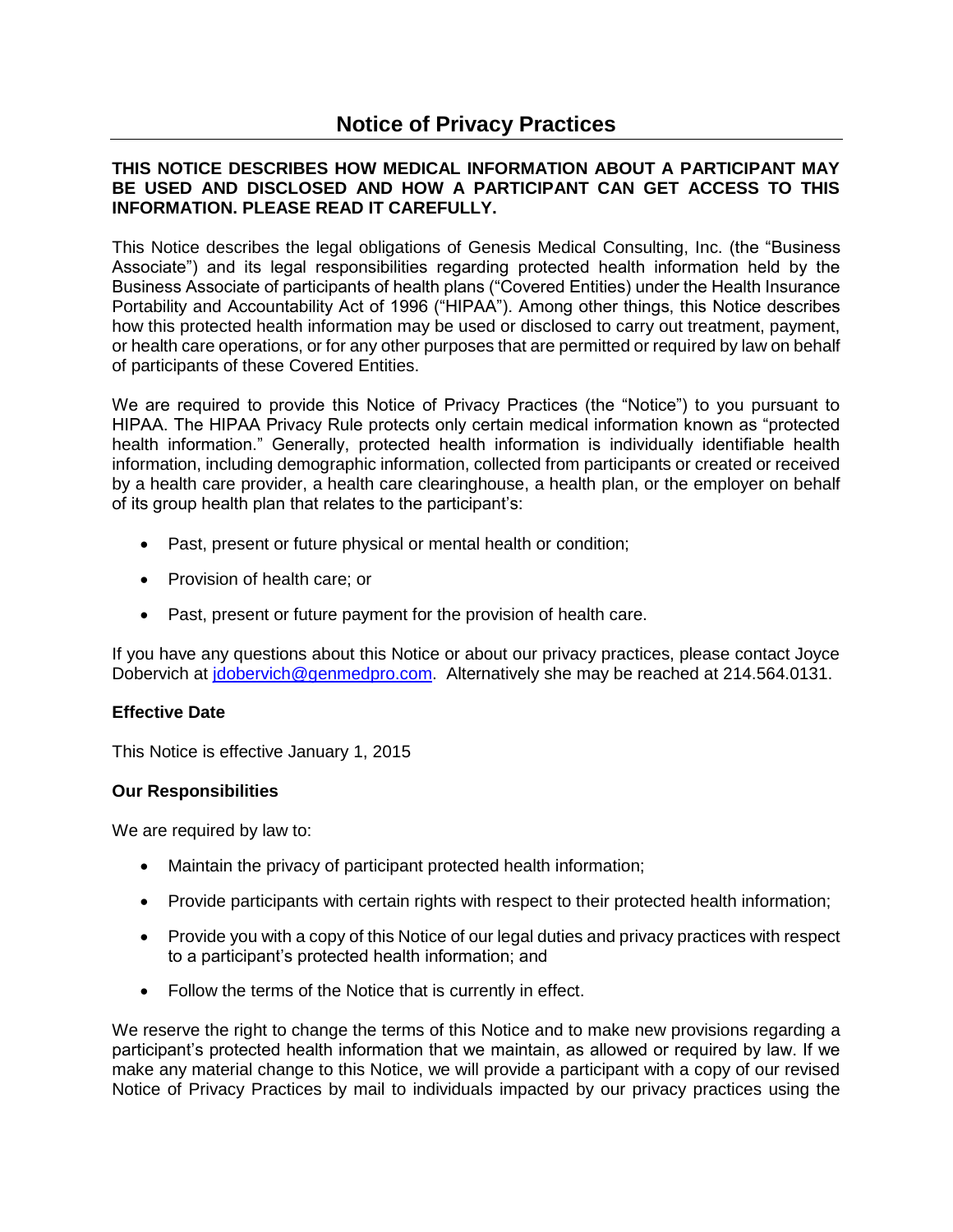individuals last known address on file. Additionally, we will post revisions via our website at www.genmedpro.com*.*

## **How We May Use and Disclose Participants' Protected Health Information**

Under the law, we may use or disclose participant protected health information under certain circumstances without the participant's permission. The following categories describe the different ways that we may use and disclose a participant's protected health information. For each category of uses or disclosures we will explain what we mean and present some examples. Not every use or disclosure in a category will be listed. However, all of the ways we are permitted to use and disclose information will fall within one of the categories.

## **For Treatment.**

We may use or disclose a participant's protected health information to facilitate medical treatment or services by providers. We may disclose medical information about a participant to providers, including doctors, nurses, technicians, medical students, or other hospital personnel who are involved in taking care of a participant. For example, we might disclose information about a participant's prior prescriptions to a pharmacist to determine if prior prescriptions contra indicate a pending prescription.

## **For Payment.**

We may use or disclose a participant's protected health information to determine a participant's eligibility for benefits, to facilitate payment for the treatment and services a participant receives from health care providers, to determine benefit responsibility under the covered entity, or to coordinate covered entity's coverage. For example, we may tell a participant's health care provider about a participant's medical history to determine whether a particular treatment is experimental, investigational, or medically necessary, or to determine whether the Plan will cover the treatment. We may also share a participant's protected health information with a utilization review or pre-certification service provider. Likewise, we may share a participant's protected health information with another entity to assist with the adjudication or subrogation of health claims or to another health plan to coordinate benefit payments.

### **For Health Care Operations.**

We may use and disclose a participant's protected health information for other covered entity operations. These uses and disclosures are necessary to run the covered entity. For example, we may use medical information in connection with conducting quality assessment and improvement activities; underwriting, premium rating, and other activities relating to Plan coverage; submitting claims for stop-loss (or excess-loss) coverage; conducting or arranging for medical review, legal services, audit services, and fraud & abuse detection programs; business planning and development such as cost management; and business management and general administrative activities.

# **To Other Parties.**

We may contract with other individuals or entities to perform various functions on our behalf or to provide certain types of services. In order to perform these functions or to provide these services, these individuals will receive, create, maintain, use and/or disclose a participant's protected health information, but only after they agree in writing with us to implement appropriate safeguards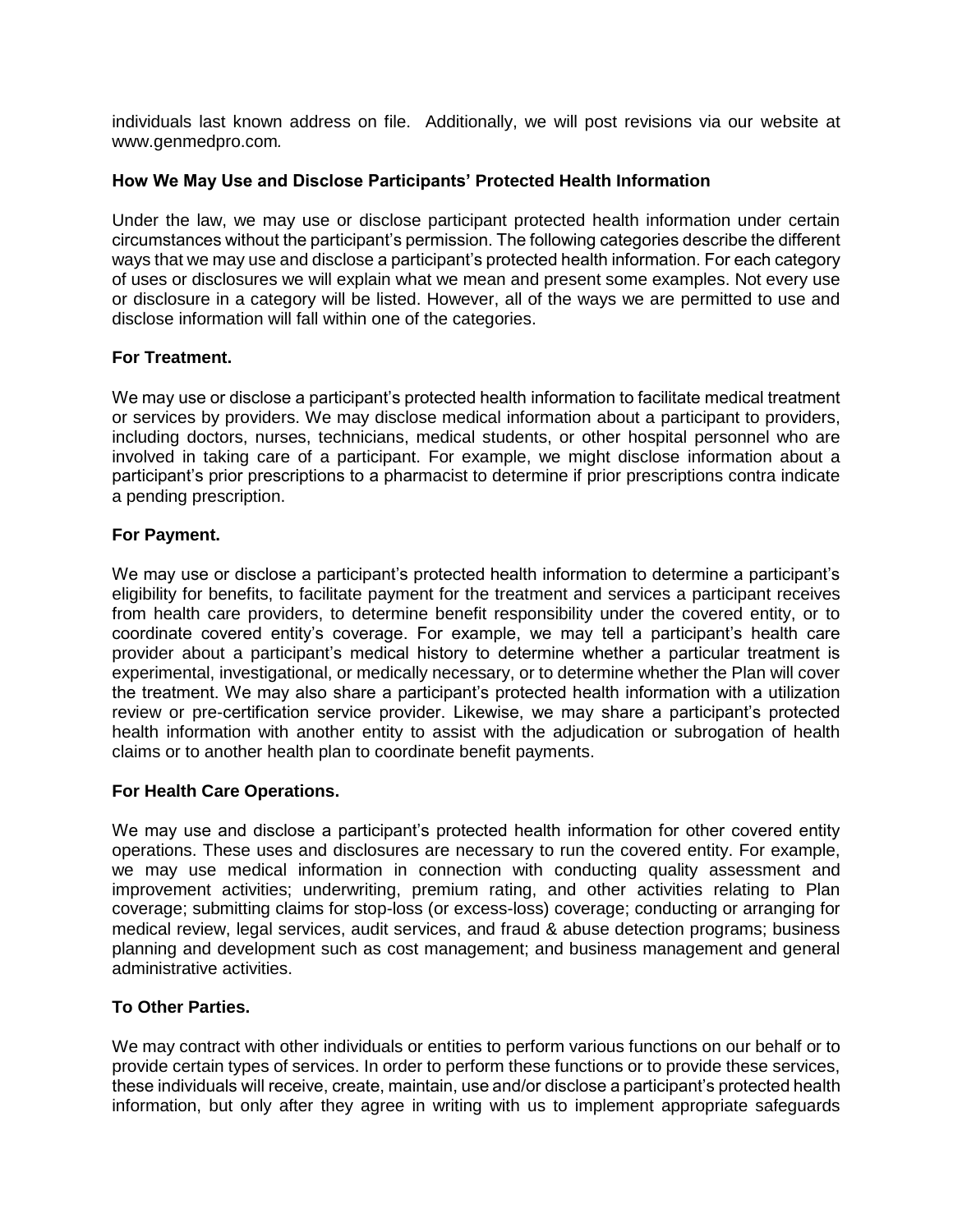regarding a participant's protected health information. For example, we may disclose a participant's protected health information to a third party to administer claims or to provide support services, such as utilization management, pharmacy benefit management or subrogation, but only after the third party enters into an agreement with us.

# **As Required by Law.**

We will disclose a participant's protected health information when required to do so by federal, state or local law. For example, we may disclose a participant's protected health information when required by national security laws or public health disclosure laws.

## **To Avert a Serious Threat to Health or Safety.**

We may use and disclose a participant's protected health information when necessary to prevent a serious threat to a participant's health and safety, or the health and safety of the public or another person. Any disclosure, however, would only be to someone able to help prevent the threat. For example, we may disclose a participant's protected health information in a proceeding regarding the licensure of a physician.

## **To Plan Sponsors.**

For the purpose of administering a covered entity, we may disclose protected health information to certain employees of an employer. However, those employees will use or disclose that information only as necessary to perform plan administration functions or as otherwise required by HIPAA, unless the participant whose PHI is in question has authorized further disclosures. A participant's protected health information cannot be used for employment purposes without a participant's specific authorization.

### **Special Situations**

In addition to the above, the following categories describe other possible ways that we may use and disclose a participant's protected health information. For each category of uses or disclosures, we will explain what we mean and present some examples. Not every use or disclosure in a category will be listed. However, all of the ways we are permitted to use and disclose information will fall within one of the categories.

### **Underwriting.**

Any PHI, if used for underwriting purposes, will exclude individually identifiable genetic information. Group Census data submitted to carriers for underwriting purposes may not contain participant names but may contain the following information: gender, DOB and number of dependents. We do not use, request nor disclose psychotherapy notes in the administration of a plan.

### **Organ and Tissue Donation.**

If a participant is an organ donor, we may release a participant's protected health information to organizations that handle organ procurement or organ, eye or tissue transplantation or to an organ donation bank, as necessary to facilitate organ or tissue donation and transplantation.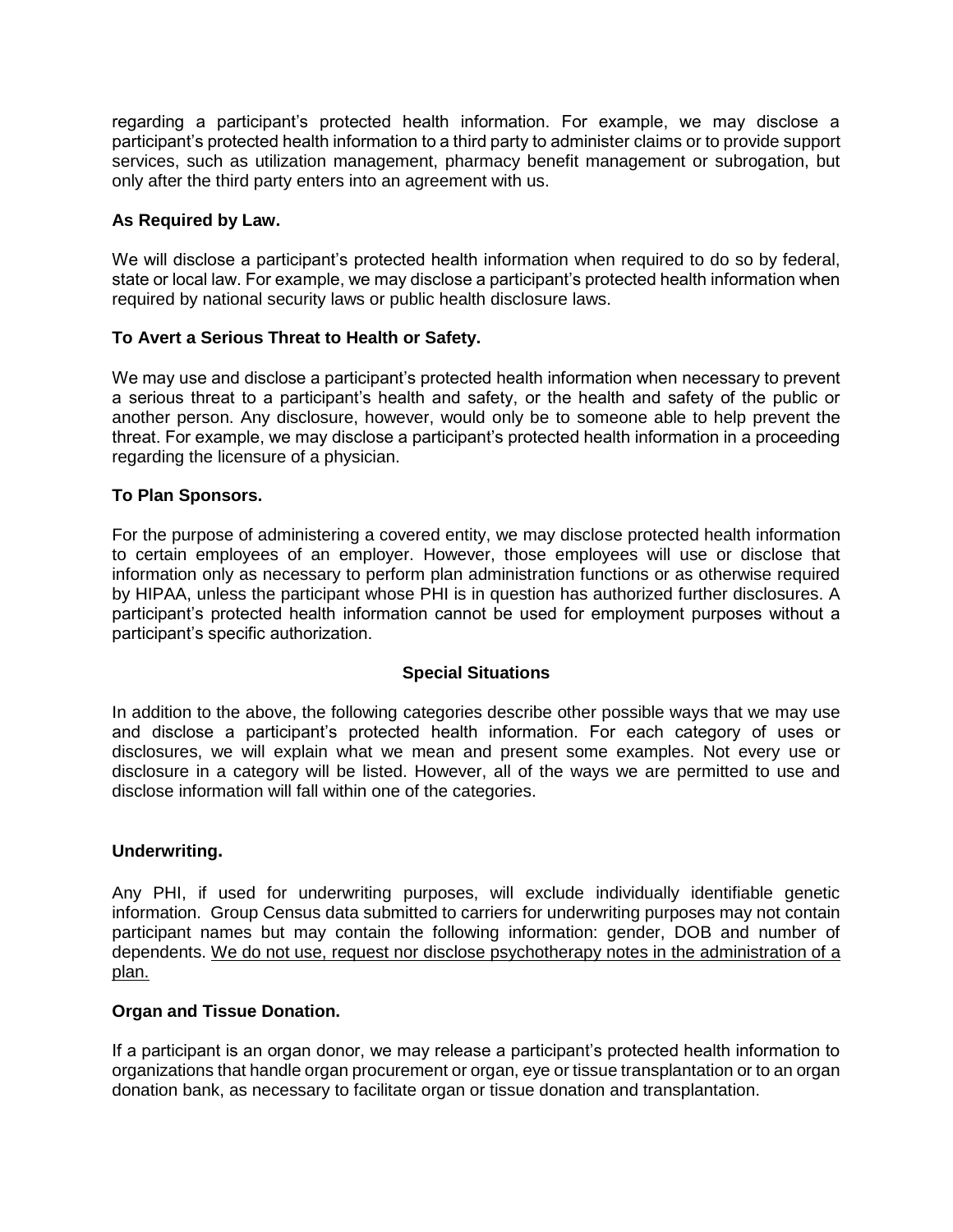# **Military and Veterans.**

If a participant is a member of the armed forces, we may release a participant's protected health information as required by military command authorities. We may also release protected health information about foreign military personnel to the appropriate foreign military authority.

# **Workers' Compensation.**

We may release a participant's protected health information for workers' compensation or similar programs. These programs provide benefits for work-related injuries or illness.

# **Public Health Risks.**

We may disclose a participant's protected health information for public health actions. These actions generally include the following:

- To prevent or control disease, injury or disability;
- To report births and deaths;
- To report child abuse or neglect;
- To report reactions to medications or problems with products;
- To notify people of recalls of products they may be using;
- To notify a person who may have been exposed to a disease or may be at risk for contracting or spreading a disease or condition; and
- To notify the appropriate government authority if we believe that a patient has been the victim of abuse, neglect or domestic violence. We will only make this disclosure if a participant agrees, or when required or authorized by law.

# **Health Oversight Activities.**

We may disclose a participant's protected health information to a health oversight agency for activities authorized by law. These oversight activities include, for example, audits, investigations, inspections, and licensure. These activities are necessary for the government to monitor the health care system, government programs, and compliance with civil rights laws.

### **Lawsuits and Disputes.**

If a participant is involved in a lawsuit or a dispute, we may disclose a participant's protected health information in response to a court or administrative order. We may also disclose a participant's protected health information in response to a subpoena, discovery request, or other lawful process by someone else involved in the dispute, but only if efforts have been made to tell a participant about the request or to obtain an order protecting the information requested.

### **Law Enforcement.**

We may disclose a participant's protected health information if asked to do so by a law enforcement official:

• In response to a court order, subpoena, warrant, summons or similar process;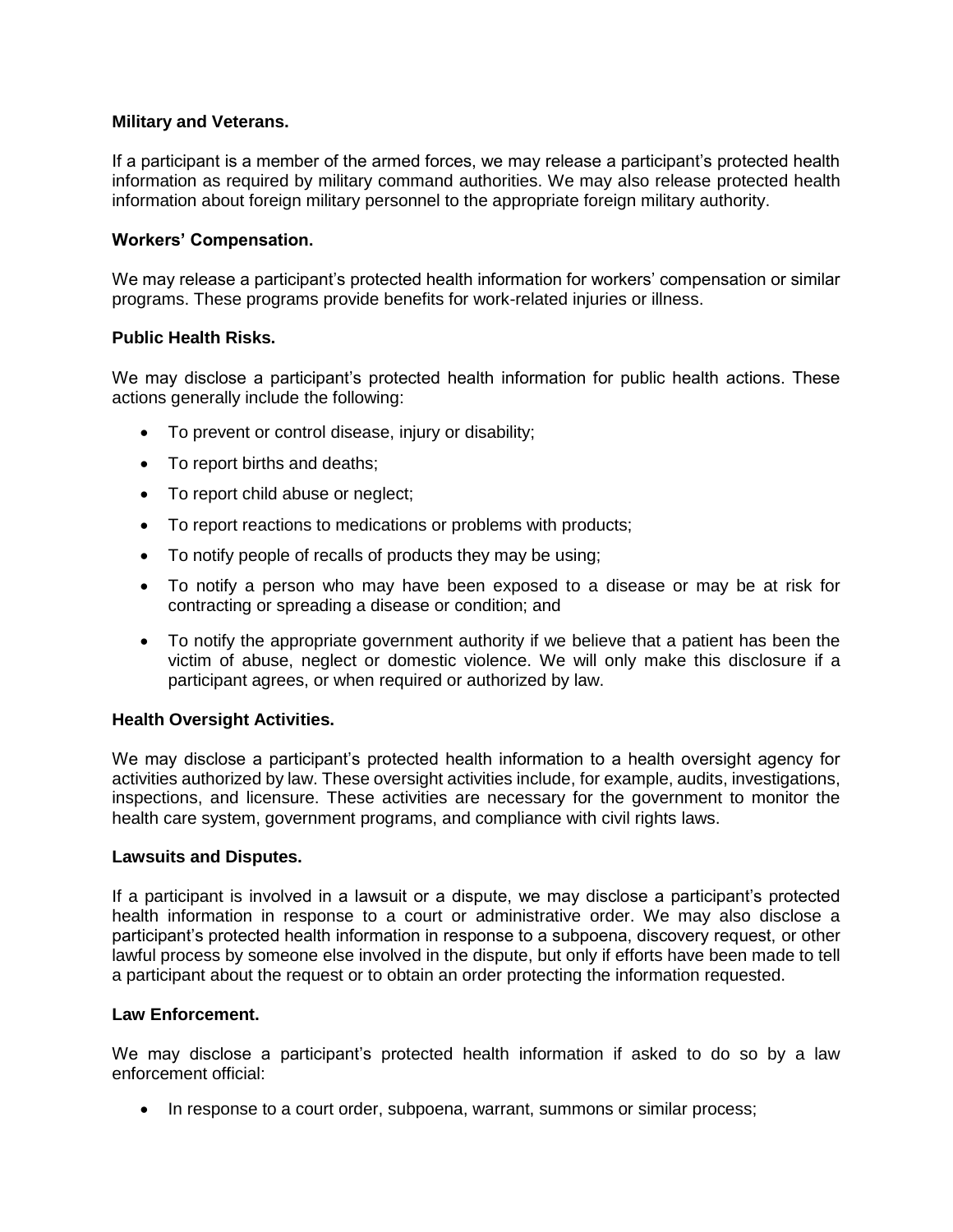- To identify or locate a suspect, fugitive, material witness, or missing person;
- About the victim of a crime if, under certain limited circumstances, we are unable to obtain the victim's agreement;
- About a death that we believe may be the result of criminal conduct;
- About criminal conduct; and
- In emergency circumstances to report a crime; the location of the crime or victims; or the identity, description or location of the person who committed the crime.

# **Coroners, Medical Examiners and Funeral Directors.**

We may release protected health information to a coroner or medical examiner. This may be necessary, for example, to identify a deceased person or determine the cause of death. We may also release medical information about patients to funeral directors as necessary to carry out their duties.

## **National Security and Intelligence Activities.**

We may release a participant's protected health information to authorized federal officials for intelligence, counterintelligence, and other national security activities authorized by law.

### **Inmates.**

If a participant is an inmate of a correctional institution or is under the custody of a law enforcement official, we may disclose a participant's protected health information to the correctional institution or law enforcement official if necessary (1) for the institution to provide a participant with health care; (2) to protect a participant's health and safety or the health and safety of others; or (3) for the safety and security of the correctional institution.

### **Research.**

We may disclose a participant's protected health information to researchers when:

- The individual identifiers have been removed; or
- When an institutional review board or privacy board (1) has reviewed the research proposal; and (2) established protocols to ensure the privacy of the requested information, and approves the research.

# **Marketing**

Any uses and disclosures of PHI for marketing purposes will require a written release by the participant in addition to an "Authorization for Release of Information." We do not sale PHI nor do we participate in fundraising activities associated with plans.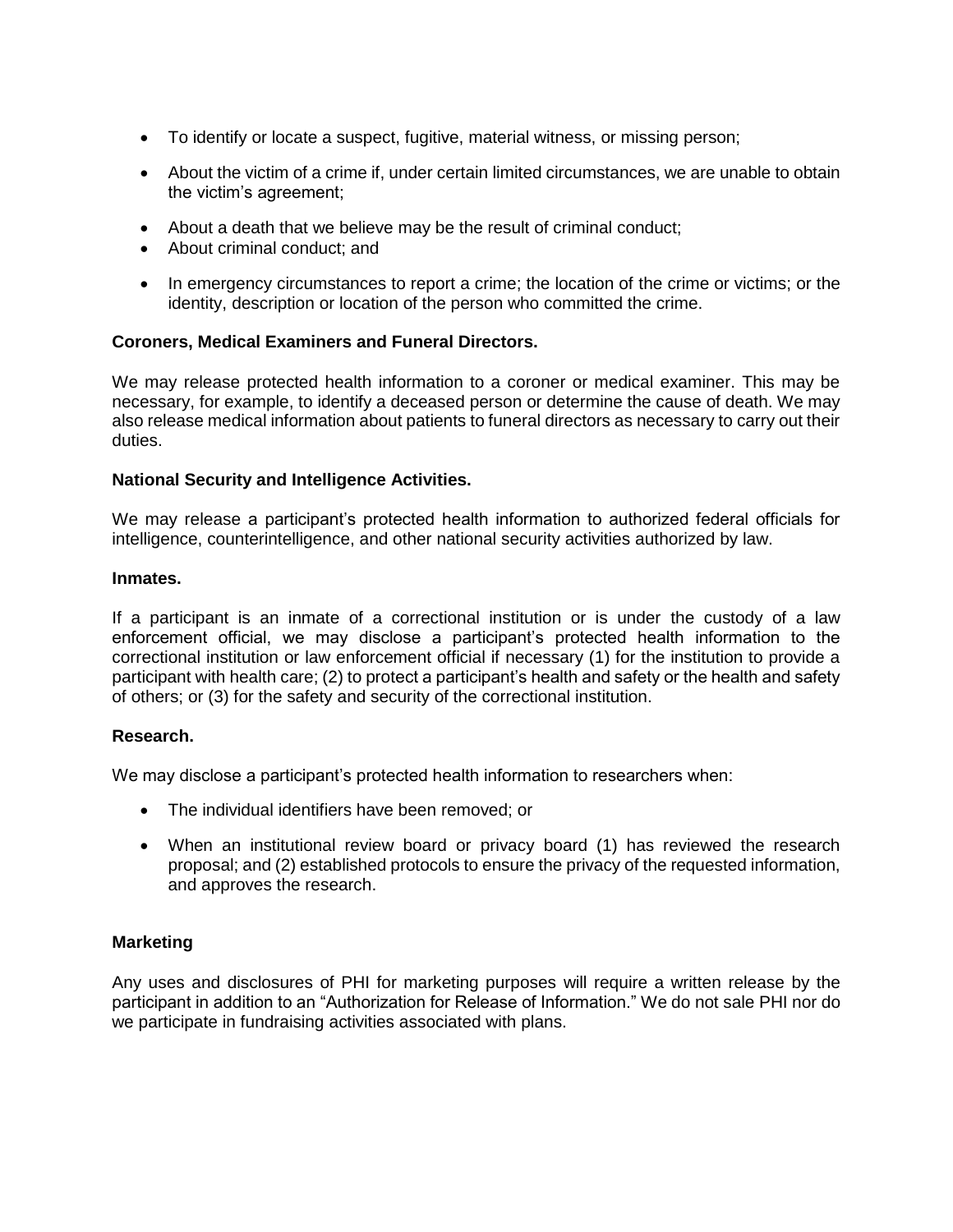# **Required Disclosures**

The following is a description of disclosures of a participant's protected health information we are required to make.

### **Government Audits.**

We are required to disclose a participant's protected health information to the Secretary of the United States Department of Health and Human Services when the Secretary is investigating or determining our compliance with the HIPAA privacy rule.

## **Disclosures to a Participant.**

When a participant requests, we are required to disclose to a participant the portion of that participant's protected health information that contains medical records, billing records, and any other records used to make decisions regarding a participant's health care benefits. We are also required, when requested, to provide a participant with an accounting of most disclosures of a participant's protected health information where the disclosure was for reasons other than for payment, treatment or health care operations, and where the protected health information not disclosed pursuant to a participant's individual authorization. Such requests must be made through the Covered Entity.

## **Other Disclosures**

## **Personal Representatives.**

We will disclose a participant's protected health information to individuals authorized by a participant, or to an individual designated as a participant's personal representative, attorney-infact, etc., so long as a participant provides us with a written notice/authorization and any supporting documents (i.e., power of attorney). Note: Under the HIPAA privacy rule, we do not have to disclose information to a personal representative if we have a reasonable belief that:

- A participant has been, or may be, subjected to domestic violence, abuse or neglect by such person;
- Treating such person as a participant's personal representative could endanger a participant; or
- In the exercise of professional judgment, it is not in a participant's best interest to treat the person as a participant's personal representative.

# **Authorizations.**

Other uses or disclosures of a participant's protected health information not described above will only be made with a participant's written authorization. A participant may revoke written authorization at any time, so long as the revocation is in writing. Once we receive a participant's written revocation, it will only be effective for future uses and disclosures. It will not be effective for any information that may have been used or disclosed in reliance upon the written authorization and prior to receiving a participant's written revocation.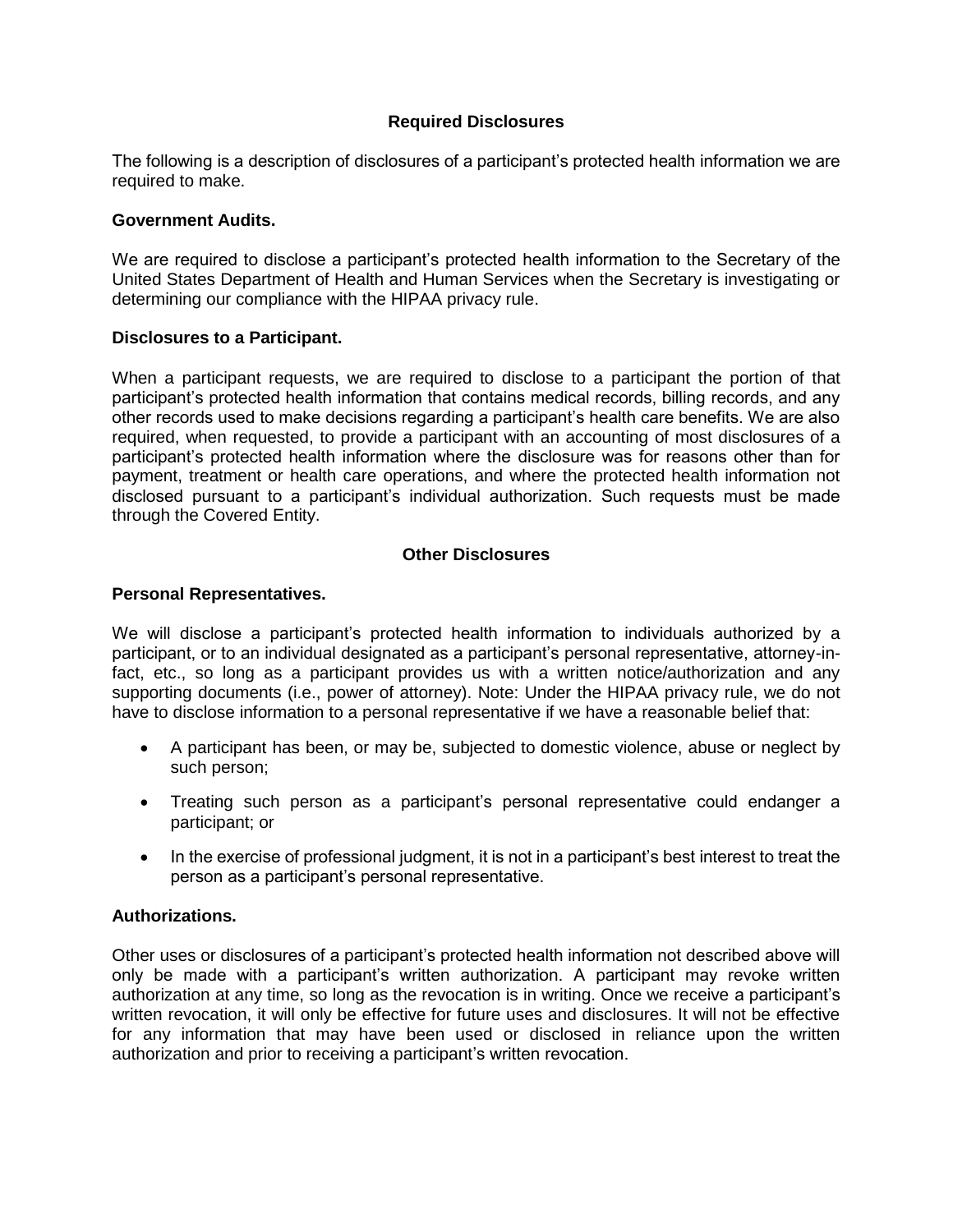# **A Participant's Rights**

A Participant has the following rights with respect to his or her protected health information:

# **Right to Notification of Breaches.**

A participant has the right to and will receive notifications of any breaches of his or her unsecured PHI. A notice will be sent to the last known address on file of the affected participant.

# **Right to Inspect and Copy.**

A participant has the right to inspect and copy certain protected health information that may be used to make decisions about a participant's health care benefits. To inspect and copy a participant's protected health information, a participant must submit a participant's request in writing to the Covered Entity. If a participant requests a copy of the information, we may charge a reasonable fee for the costs of copying, mailing or other supplies associated with a participant's request.

We may deny a participant's request to inspect and copy in certain very limited circumstances. If a participant is denied access to his or her medical information, a participant may request that the denial be reviewed by submitting a written request to the Covered Entity.

# **Right to Amend.**

If a participant feels that the protected health information we have about that participant is incorrect or incomplete, a participant may ask the Covered Entity to amend the information. A participant has the right to request an amendment for as long as the information is kept by or for the Covered Entity.

To request an amendment, a participant's request must be made in writing and submitted to the Covered Entity. In addition, a participant must provide a reason that supports a participant's request.

We may deny a participant's request for an amendment if it is not in writing or does not include a reason to support the request. In addition, we may deny a participant's request if a participant asks us to amend information that:

- Is not part of the medical information kept by or for the Plan;
- Was not created by us, unless the person or entity that created the information is no longer available to make the amendment;
- Is not part of the information that a participant would be permitted to inspect and copy; or
- Is already accurate and complete.

If we deny a participant's request, a participant has the right to file a statement of disagreement with us and any future disclosures of the disputed information will include the participant's statement.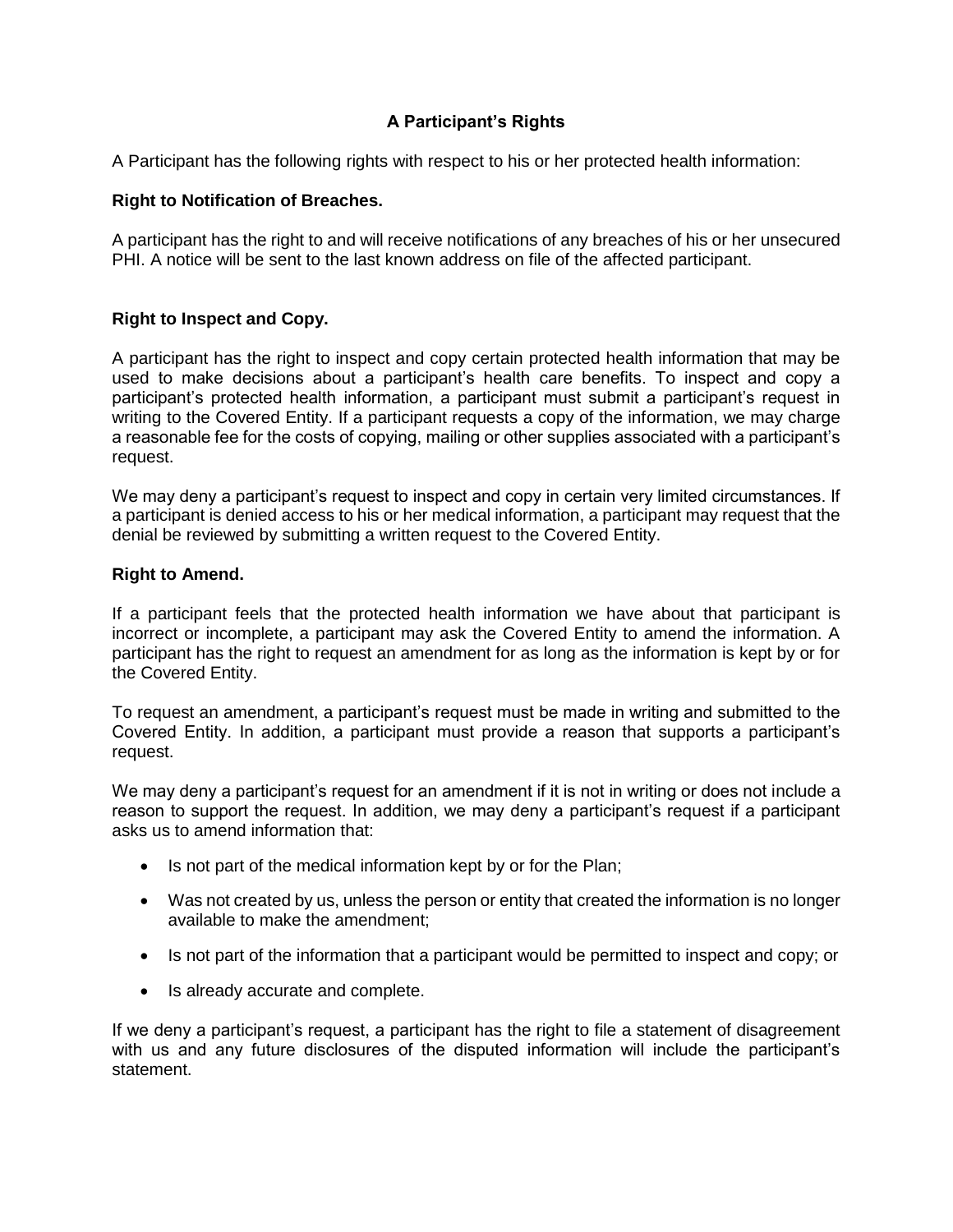## **Right to an Accounting of Disclosures.**

A participant has the right to request an "accounting" of certain disclosures of his or her protected health information. The accounting will not include (1) disclosures for purposes of treatment, payment, or health care operations; (2) disclosures made to a participant; (3) disclosures made pursuant to a participant's authorization; (4) disclosures made to friends or family in a participant's presence or because of an emergency; (5) disclosures for national security purposes; and (6) disclosures incidental to otherwise permissible disclosures.

To request this list or accounting of disclosures, a participant must submit the participant's request in writing to the Covered Entity. A participant's request must state a time period of not longer than six years

A participant's request should indicate in what form the participant wants the list (for example, paper or electronic). The first list a participant requests within a 12-month period will be provided free of charge. For additional lists, we may charge a participant for the costs of providing the list. We will notify a participant of the cost involved and a participant may choose to withdraw or modify a participant's request at that time before any costs are incurred.

## **Right to Request Restrictions.**

A participant has the right to request a restriction or limitation on a participant's protected health information that we use or disclose for treatment, payment or health care operations. A participant also has the right to request a limit on a participant's protected health information that we disclose to someone who is involved in a participant's care or the payment for a participant's care, like a family member or friend. For example, a participant could ask that we not use or disclose information about a surgery that a participant had.

We are not required to agree to a participant's request. However, if we do agree to the request, we will honor the restriction until a participant revokes it or we notify the participant.

To request restrictions, a participant must make a participant's request in writing to the Covered Entity. In a participant's request, the participant must tell us (1) what information a participant wants to limit; (2) whether a participant wants to limit our use, disclosure, or both; and (3) to whom a participant wants the limits to apply—for example, disclosures to a participant's spouse.

### **Right to Request Confidential Communications.**

A participant has the right to request that we communicate with a participant about medical matters in a certain way or at a certain location. For example, a participant can ask that we only contact the participant at work or by mail.

To request confidential communications, a participant must make the participant's request in writing to the Covered Entity. We will not ask a participant the reason for the participant's request. A participant's request must specify how or where the participant's wishes to be contacted. We will accommodate all reasonable requests if the participant clearly provides information that the disclosure of all or part of a participant's protected information could endanger a participant.

### **Right to a Paper Copy of This Notice.**